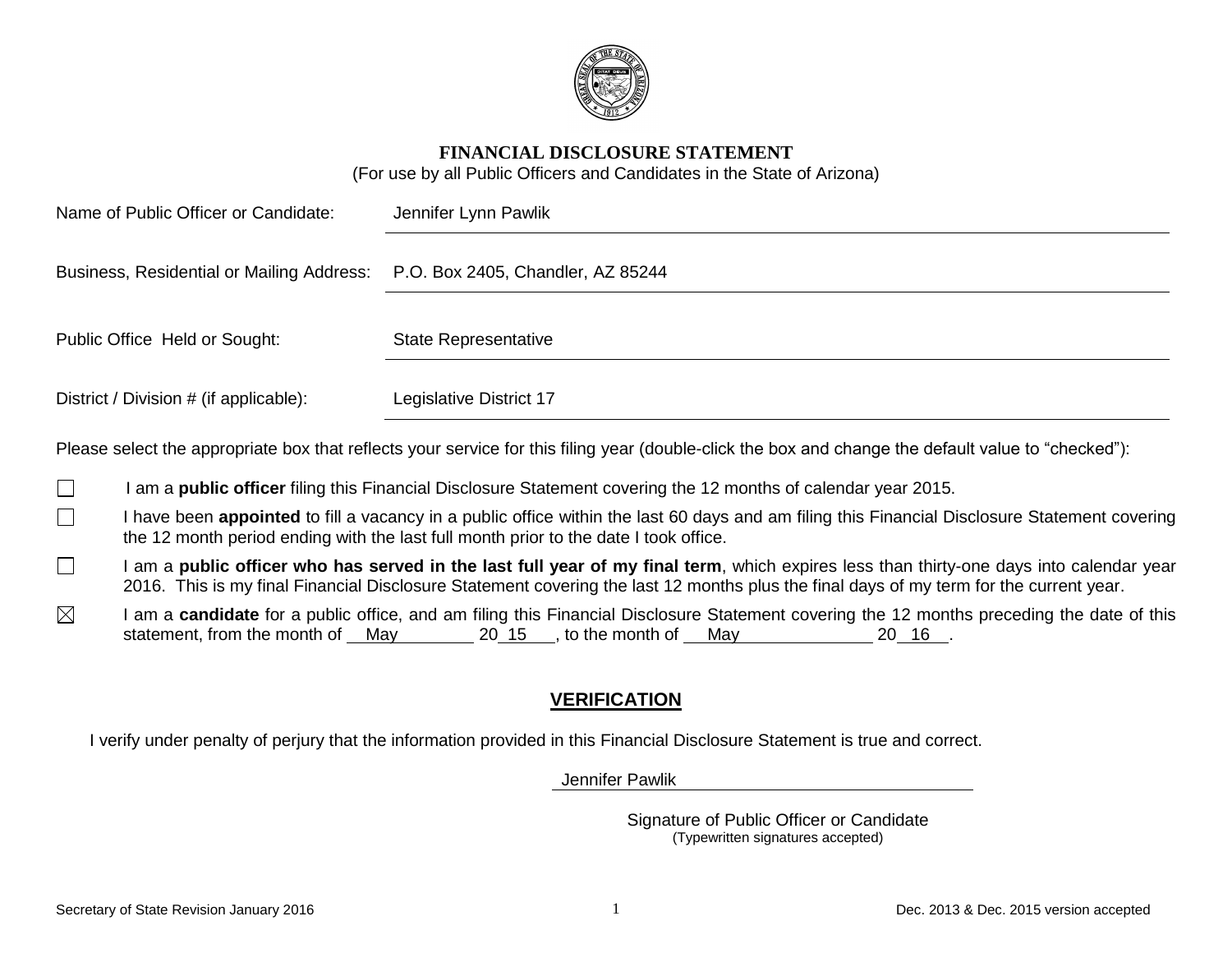# **A. PERSONAL FINANCIAL INTERESTS**

This section requires disclosure of your and/or a member of your household's personal financial interests.<sup>1</sup>

### **1. Household Members' Names**

**What to disclose:** If they reside in your household, disclose your spouse's name and the names of any minor children of whom you have legal custody. If none, please write "N/A". For the remaining questions in this Financial Disclosure Statement, the term "member of your household" will be defined as the persons listed below.

| YOUR SPOUSE'S NAME      | Jason Christopher Pawlik |
|-------------------------|--------------------------|
|                         |                          |
| <b>CHILDREN'S NAMES</b> |                          |
|                         |                          |
|                         |                          |

#### **2. Sources of Personal Compensation**

**What to disclose:** The name and address of each employer who paid you or any member of your household more than \$1,000 in salary, wages, commissions, tips or other forms of compensation (other than "gifts") during the period covered by this report. Describe the nature of each employer's business and the type of services for which you or a member of your household were compensated.

Also, list anything of value that any other person (outside your household) received for your or a member of your household's use or benefit. For example, if a person was paid by a third-party to be your personal housekeeper, identify that person, describe the nature of that person's services that benefited you, and provide information about the third-party who paid for the services on your behalf.

**You need not disclose:** Any money you or any member of your household received that constitutes gross income paid to a business that you or your household member owns or does business as. This will be disclosed in Section 11 below.

l

<sup>1</sup> If additional space is needed to report information on this Financial Disclosure Statement, select the appropriate reporting area and add additional rows to the form. For example, to report an additional child's name in Section 1, right-click in any row, click "Insert," click "Insert Rows Above." (The user should add rows "above" or "below" based on the resulting effect on formatting in the Financial Disclosure Statement).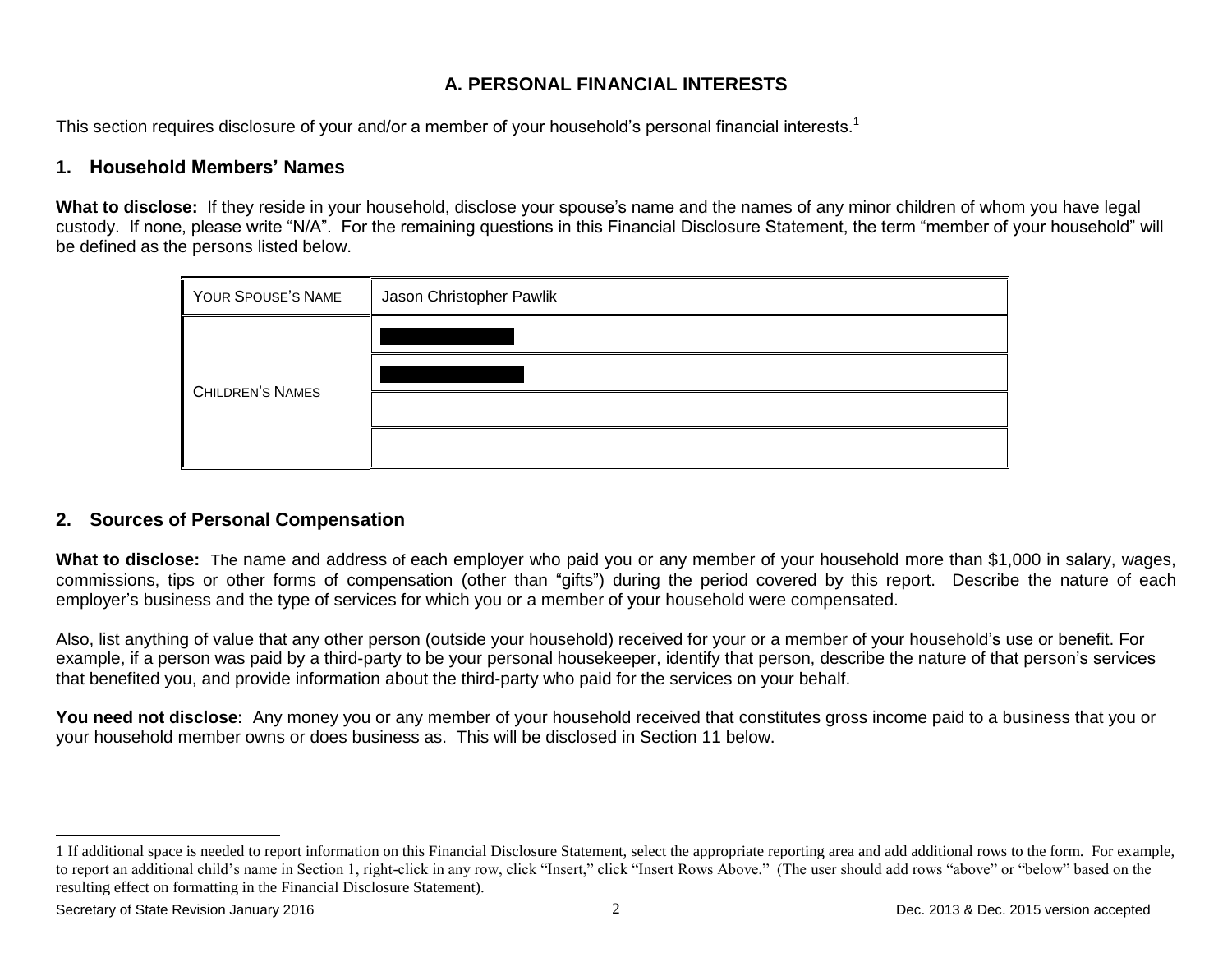| NAME OF PUBLIC OFFICER OR<br><b>HOUSEHOLD MEMBER BENEFITTED</b> | NAME AND ADDRESS OF EMPLOYER WHO<br>PROVIDED COMPENSATION > \$1,000 | NATURE OF EMPLOYER'S<br><b>BUSINESS</b>          | NATURE OF SERVICES PROVIDED BY PUBLIC<br>OFFICER OR HOUSEHOLD MEMBER FOR EMPLOYER |
|-----------------------------------------------------------------|---------------------------------------------------------------------|--------------------------------------------------|-----------------------------------------------------------------------------------|
| Jennifer Pawlik                                                 | <b>Chandler Unified School District</b>                             | <b>School District</b>                           | Teacher                                                                           |
| Jennifer Pawlik                                                 | <b>Spalding Education International</b>                             | Teacher training and<br>language arts curriculum | Executive Trainer, member of the Curriculum<br><b>Development Committee</b>       |
| Jennifer Pawlik                                                 | Northern Arizona University                                         | University                                       | Part-time Professor                                                               |
| <b>Jason Pawlik</b>                                             | <b>CBS Radio Phoenix</b>                                            | Entertainment                                    | Director of Multi-Media                                                           |
|                                                                 | Arizona Yarn and Fiber                                              | Knitting & Crochet Supplies                      | Sales                                                                             |

Continued, if applicable:

| NAME OF PUBLIC OFFICER OR<br><b>MEMBER OF HOUSEHOLD</b><br><b>BENEFITTED</b> | NAME AND ADDRESS OF PERSON WHO<br>PROVIDED SERVICES VALUED OVER<br>\$1,000 FOR YOUR OR MEMBER OF YOUR<br><b>HOUSEHOLD'S USE OR BENEFIT</b> | <b>NATURE OF SERVICES</b><br><b>PROVIDED BY PERSON FOR</b><br>YOUR OR MEMBER OF YOUR<br>HOUSEHOLD'S USE OR<br><b>BENEFIT</b> | NAME AND ADDRESS OF THIRD PARTY WHO PAID<br>FOR PERSON'S SERVICES ON YOUR BEHALF |
|------------------------------------------------------------------------------|--------------------------------------------------------------------------------------------------------------------------------------------|------------------------------------------------------------------------------------------------------------------------------|----------------------------------------------------------------------------------|
|                                                                              |                                                                                                                                            |                                                                                                                              |                                                                                  |
|                                                                              |                                                                                                                                            |                                                                                                                              |                                                                                  |
|                                                                              |                                                                                                                                            |                                                                                                                              |                                                                                  |

# **3. Professional, Occupational and Business Licenses**

**What to disclose:** List all professional, occupational or business licenses held by you or any member of your household at any time during the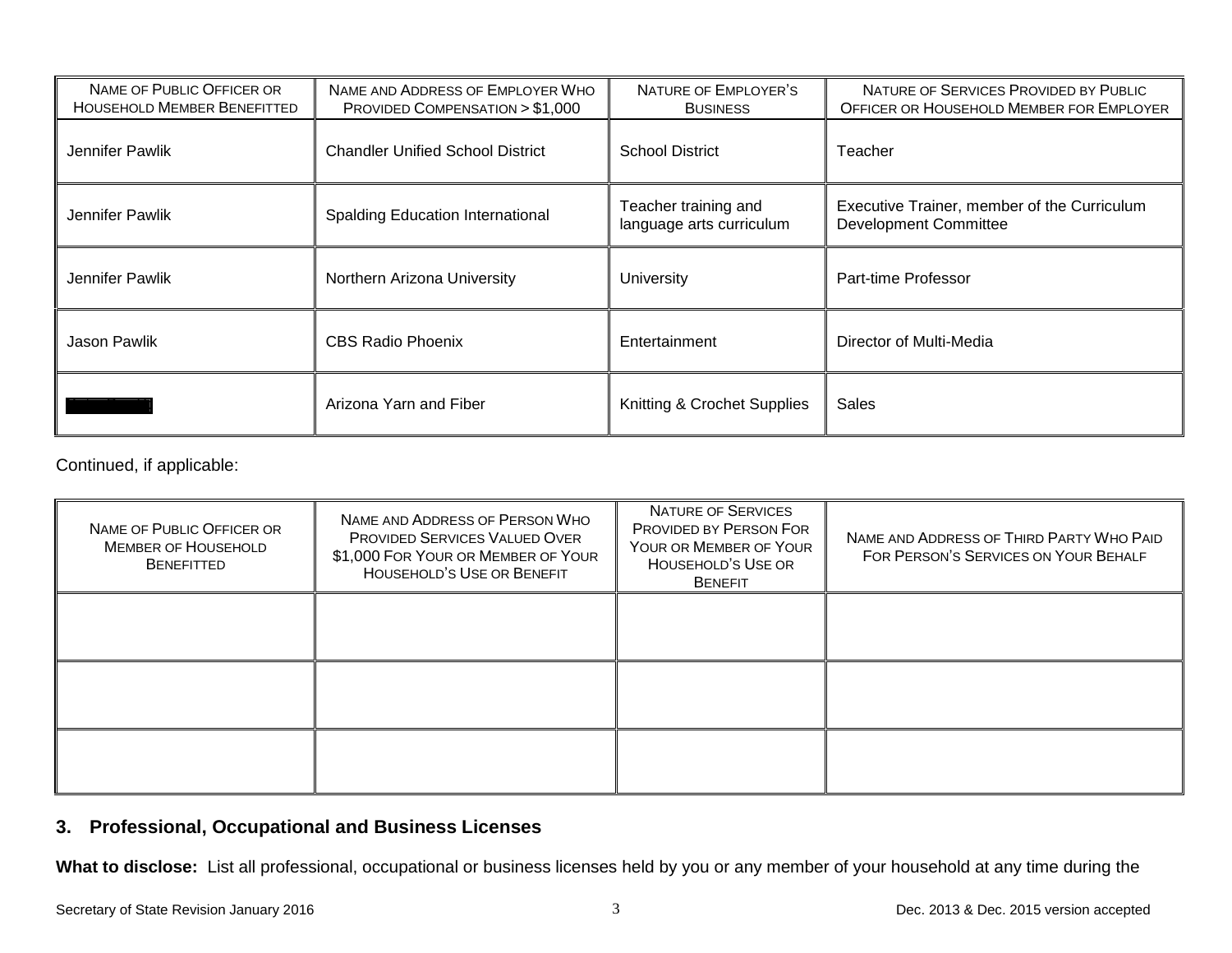period covered by this Financial Disclosure Statement.

This includes licenses in which you or a member of your household had an "interest," which includes (but is not limited to) any business license held by a "controlled" or "dependent" business as defined in Section 11 below.

| NAME OF PUBLIC OFFICER<br>OR HOUSEHOLD MEMBER<br>AFFECTED | <b>TYPE OF LICENSE</b>             | PERSON OR ENTITY HOLDING THE<br><b>LICENSE</b> | <b>JURISDICTION OR ENTITY THAT ISSUED</b><br>LICENSE |
|-----------------------------------------------------------|------------------------------------|------------------------------------------------|------------------------------------------------------|
| Jennifer Pawlik                                           | Standard Elementary Education, K-8 | Jennifer Pawlik                                | Arizona Department of Education                      |
|                                                           |                                    |                                                |                                                      |
|                                                           |                                    |                                                |                                                      |

## **4. Personal Creditors**

**What to disclose:** The name and address of each creditor to whom you or a member of your household owed a qualifying personal debt over \$1,000 during any point during the period covered by this Financial Disclosure Statement.

Additionally, if the qualifying personal debt was either incurred for the first time or completely discharged (paid in full) during this period, list the date and check whether it was incurred or discharged (double-click the box and change the default value to "checked"). Otherwise, write "N/A" (for "not applicable") after the word "Date:" in the last column below.

#### **You need not disclose the following, which do not qualify as "personal debt":**

- Debts resulting from the ordinary conduct of a business (these will be disclosed elsewhere in this Statement, in Section B below);
- Debts on any personal residence or recreational property;
- Debts on motor vehicles used primarily for personal purposes (not commercial purposes);
- Debts secured by cash values on life insurance;
- Debts owed to relatives;
- Personal credit card transactions or the value of any retail installment contracts you or your household member entered into.

| NAME OF PUBLIC OFFICER OR MEMBER OF<br>HOUSEHOLD OWING THE DEBT | NAME AND ADDRESS OF CREDITOR (OR PERSON<br>TO WHOM PAYMENTS ARE MADE) | IF THE DEBT WAS FIRST INCURRED OR COMPLETELY<br><b>DISCHARGED DURING THIS REPORTING PERIOD, PROVIDE THE</b><br>DATE (MM/DD/YYYY) AND CHECK THE APPROPRIATE BOX |
|-----------------------------------------------------------------|-----------------------------------------------------------------------|----------------------------------------------------------------------------------------------------------------------------------------------------------------|
|                                                                 |                                                                       | Date:                                                                                                                                                          |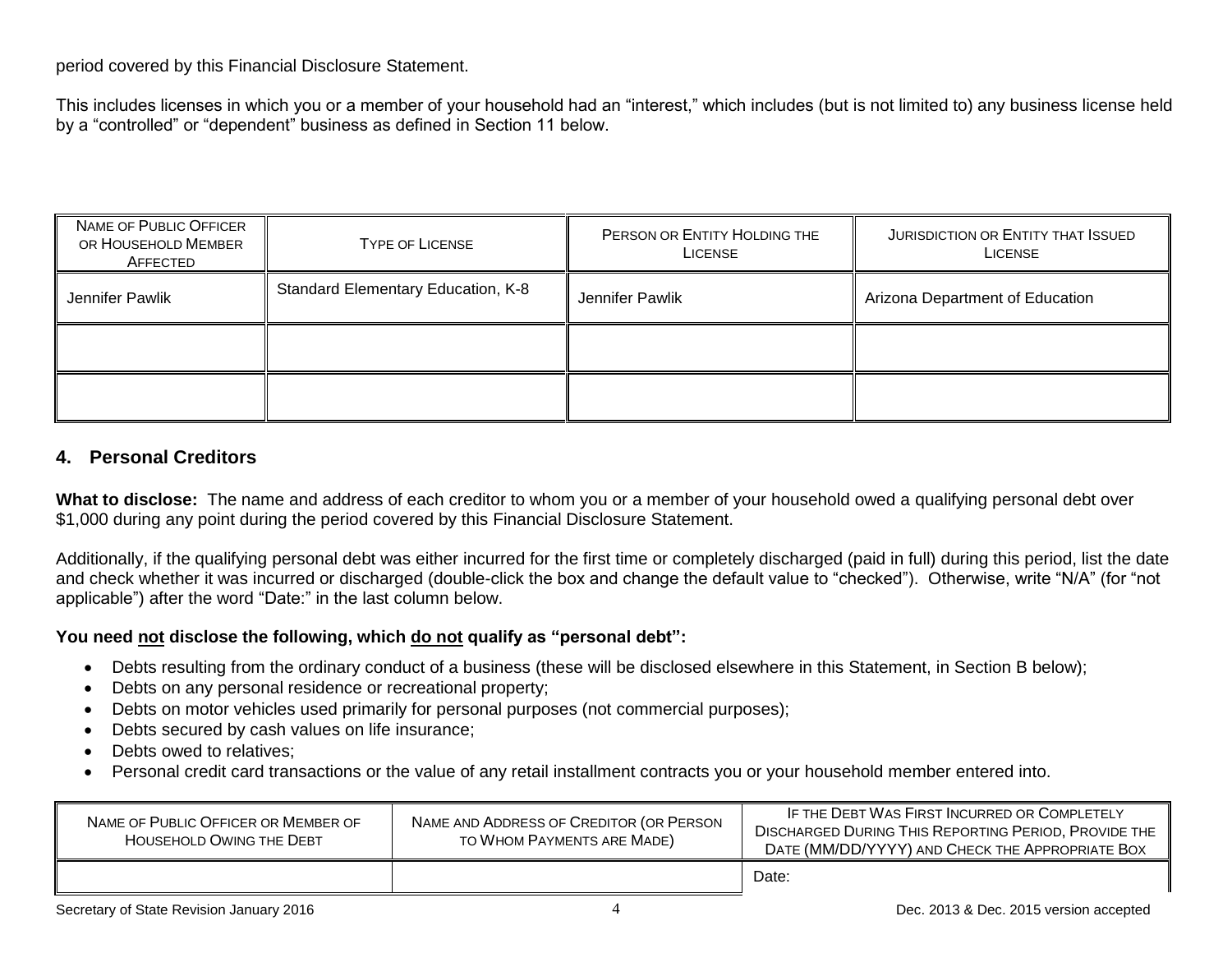|  | □ Incurred □ Discharged           |
|--|-----------------------------------|
|  | Date:                             |
|  | $\Box$ Discharged<br>∣ Incurred ∣ |
|  | Date:                             |
|  | ┑<br>1 Incurred □ Discharged      |

#### **5. Personal Debtors**

**What to disclose:** The name of each debtor who owed you or a member of your household a debt over \$1,000 at any time during the period covered by this Financial Disclosure Statement, along with the approximate value of the debt by financial category (double-click the applicable box and change the default value to "checked").

Additionally, if the debt was either incurred for the first time or completely discharged (paid in full) during this period, list the date and check whether it was incurred or discharged (double-click the appropriate box and change the default value to "checked"). Otherwise, write "N/A" (for "not applicable") after the word "Date:" in the last column below.

| NAME OF PUBLIC OFFICER OR<br><b>MEMBER OF HOUSEHOLD</b><br><b>OWED THE DEBT</b> | NAME OF DEBTOR | <b>APPROXIMATE VALUE OF</b><br><b>DEBT</b>                                     | IF THE DEBT WAS FIRST INCURRED OR COMPLETELY DISCHARGED<br>DURING THIS REPORTING PERIOD, PROVIDE THE DATE<br>(MM/DD/YYYY) AND CHECK THE APPROPRIATE BOX |
|---------------------------------------------------------------------------------|----------------|--------------------------------------------------------------------------------|---------------------------------------------------------------------------------------------------------------------------------------------------------|
|                                                                                 |                | $\Box$ \$1,000 - \$25,000<br>$\Box$ \$25,001 - \$100,000<br>$\Box$ \$100,001 + | Date:<br>Incurred Discharged                                                                                                                            |
|                                                                                 |                | $\Box$ \$1,000 - \$25,000<br>\$25,001 - \$100,000<br>$$100,001 +$              | Date:<br>$\Box$ Incurred $\Box$ Discharged                                                                                                              |
|                                                                                 |                | $\Box$ \$1,000 - \$25,000<br>\$25,001 - \$100,000<br>$$100,001 +$              | Date:<br>$\Box$ Incurred $\Box$ Discharged                                                                                                              |

#### **6. Gifts**

**What to disclose:** The name of the donor who gave you or a member of your household a single gift or an accumulation of gifts during the preceding calendar year with a cumulative value over \$500, subject to the exceptions listed in the below "You need not disclose" paragraph. A "gift" means a gratuity (tip), special discount, favor, hospitality, service, economic opportunity, loan or other benefit received without adequate consideration and not provided to members of the public at large (in other words, a personal benefit you or your household member received without providing an equivalent benefit in return).

Please note: the concept of a "gift" for purposes of this Financial Disclosure Statement is separate and distinct from the gift restrictions outlined in Arizona's lobbying statutes. Thus, disclosure in a lobbying report does not relieve you or a member of your household's duty to disclose gifts in this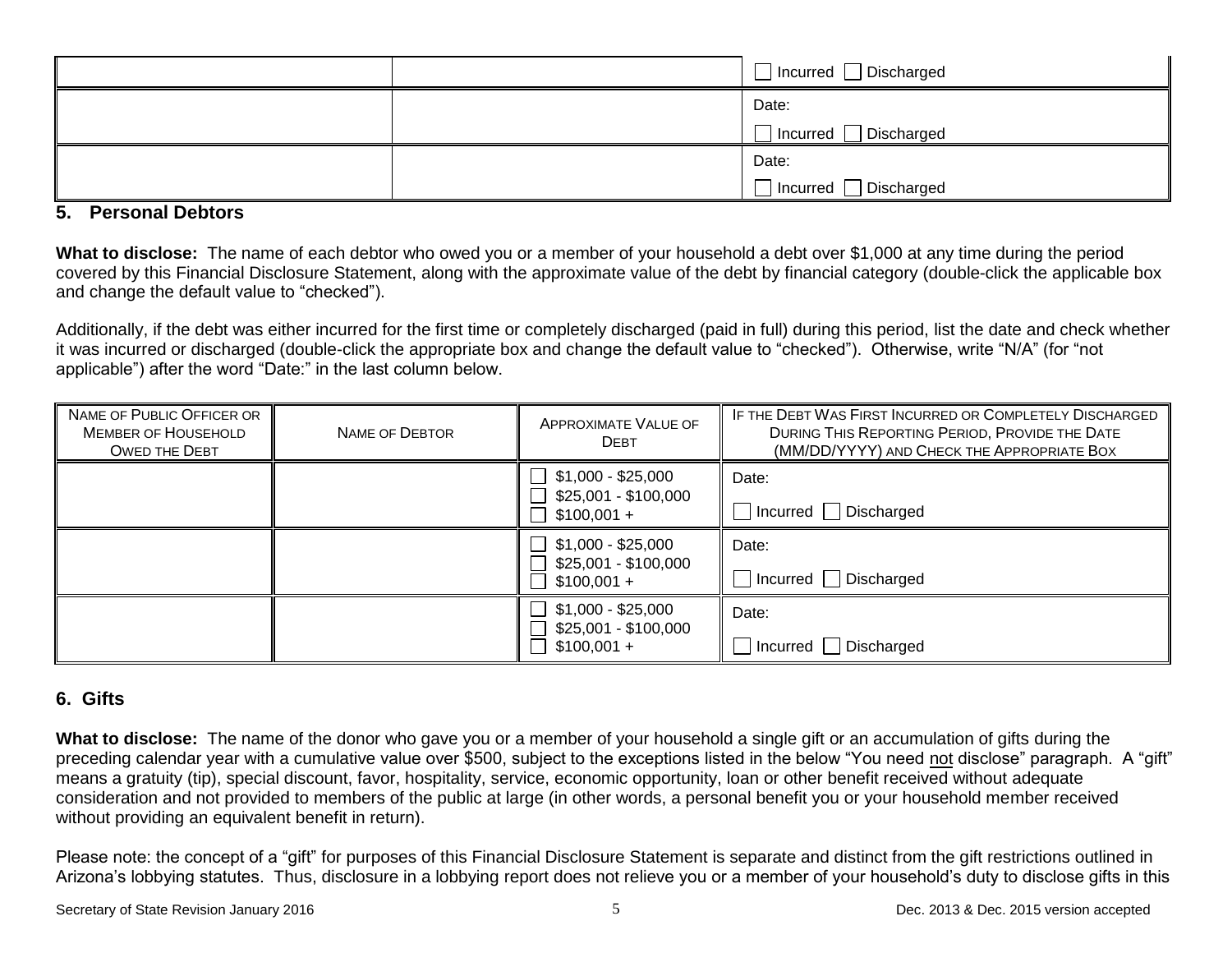#### Financial Disclosure Statement.

## **You need not disclose the following, which do not qualify as "gifts":**

- Gifts received by will;
- Gift received by intestate succession (in other words, gifts distributed to you or a household member according to Arizona's intestate succession laws, not by will);
- Gift distributed from an *inter vivos* (living) or testamentary (by will) trust established by a spouse or family member;
- Gifts received from any other member of the household;
- Gifts received by parents, grandparents, siblings, children and grandchildren; or
- Political campaign contributions reported on campaign finance reports.

| NAME OF PUBLIC OFFICER OR MEMBER OF HOUSEHOLD WHO<br>RECEIVED GIFT(S) OVER \$500 | <b>NAME OF GIFT DONOR</b> |
|----------------------------------------------------------------------------------|---------------------------|
|                                                                                  |                           |
|                                                                                  |                           |
|                                                                                  |                           |
|                                                                                  |                           |
|                                                                                  |                           |
|                                                                                  |                           |
|                                                                                  |                           |

## **7. Office, Position or Fiduciary Relationship in Businesses, Nonprofit Organizations or Trusts**

**What to disclose**: The name and address of each business, organization, trust or nonprofit organization or association in which you or any member of your household held any office, position, or fiduciary relationship during the period covered by this Financial Disclosure Statement, including a description of the office, position or relationship.

| PUBLIC OFFICER OR MEMBER OF HOUSEHOLD<br>HAVING THE REPORTABLE RELATIONSHIP | NAME AND ADDRESS OF BUSINESS,<br>ORGANIZATION, TRUST, OR NONPROFIT<br>ORGANIZATION OR ASSOCIATION | <b>DESCRIPTION OF OFFICE, POSITION OR FIDUCIARY</b><br>RELATIONSHIP HELD BY THE PUBLIC OFFICER OR MEMBER OF<br><b>HOUSEHOLD</b> |
|-----------------------------------------------------------------------------|---------------------------------------------------------------------------------------------------|---------------------------------------------------------------------------------------------------------------------------------|
| Jennifer Pawlik                                                             | LD 17 Democrats<br>Chandler, AZ                                                                   | <b>Executive Board, Secretary</b>                                                                                               |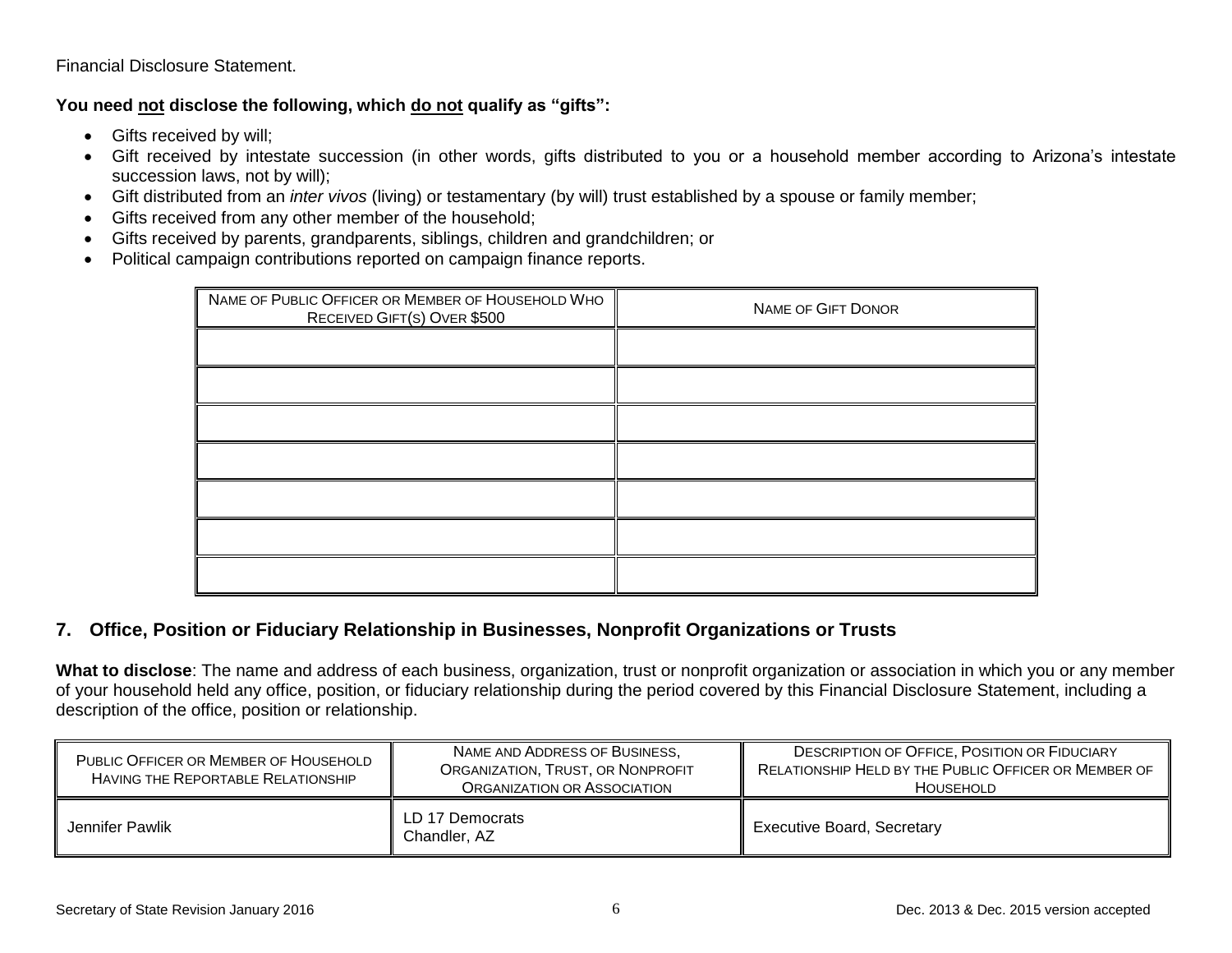## **8. Ownership or Financial Interests in Businesses, Trusts or Investment Funds**

**What to disclose**: The name and address of each business, trust, or investment fund in which you or any member of your household had an ownership or beneficial interest of over \$1,000 during the period covered by this Financial Disclosure Statement. This includes stocks, annuities, mutual funds, or retirement funds. It also includes any financial interest in a limited liability company, partnership, joint venture, or sole proprietorship. Also put a check mark to indicate the value of the debt (double-click the applicable box and change the default value to "checked").

| NAME OF PUBLIC OFFICER OR MEMBER OF<br><b>HOUSEHOLD HAVING THE INTEREST</b> | NAME AND ADDRESS OF BUSINESS, TRUST<br>OR INVESTMENT FUND                      | <b>DESCRIPTION OF THE BUSINESS, TRUST</b><br>OR INVESTMENT FUND | <b>APPROXIMATE EQUITY</b><br>VALUE OF THE INTEREST                        |
|-----------------------------------------------------------------------------|--------------------------------------------------------------------------------|-----------------------------------------------------------------|---------------------------------------------------------------------------|
| Jennifer Pawlik                                                             | <b>LpL Financial Corportation</b><br>6929 E. Greenway Pkwy<br>Scottsdale 85254 | Chandler Unified 457 Plan                                       | $$1,000 - $25,000$<br>⊠<br>\$25,001 - \$100,000<br>$$100,001 +$           |
| Jennifer Pawlik                                                             | Arizona State Retirement System<br>P.O. Box 33910, Phx. 85067                  | Pension                                                         | $$1,000 - $25,000$<br>$\boxtimes$<br>$$25,001 - $100,000$<br>$$100,001 +$ |
| Jason Pawlik                                                                | CBS and YOU<br>1-800-581-4222                                                  | CBS 401K Plan                                                   | $$1,000 - $25,000$<br>$\boxtimes$<br>$$25,001 - $100,000$<br>$$100,001 +$ |
|                                                                             |                                                                                |                                                                 | $$1,000 - $25,000$<br>$$25,001 - $100,000$<br>$$100,001 +$                |

## **9. Ownership of Bonds**

**What to disclose**: Bonds issued by a state or local government agency worth more than \$1,000 that you or a member of your household held during the period covered by this Financial Disclosure Statement. Also put a check mark to indicate the value of the bonds (double-click the applicable box and change the default value to "checked").

Additionally, if the bonds were either acquired for the first time or completely divested (sold in full) during this period, list the date and check whether the bonds were acquired or divested (double-click the appropriate box and change the default value to "checked"). Otherwise, write "N/A" (for "not applicable") after the word "Date:" in the last column below.

| NAME OF PUBLIC OFFICER OR | <b>ISSUING STATE OR LOCAL</b> | APPROXIMATE VALUE OF | IF THE BONDS WERE FIRST ACQUIRED OR COMPLETELY       |
|---------------------------|-------------------------------|----------------------|------------------------------------------------------|
| MEMBER OF HOUSEHOLD       | <b>GOVERNMENT AGENCY</b>      | Bonds                | DISCHARGED DURING THIS REPORTING PERIOD. PROVIDE THE |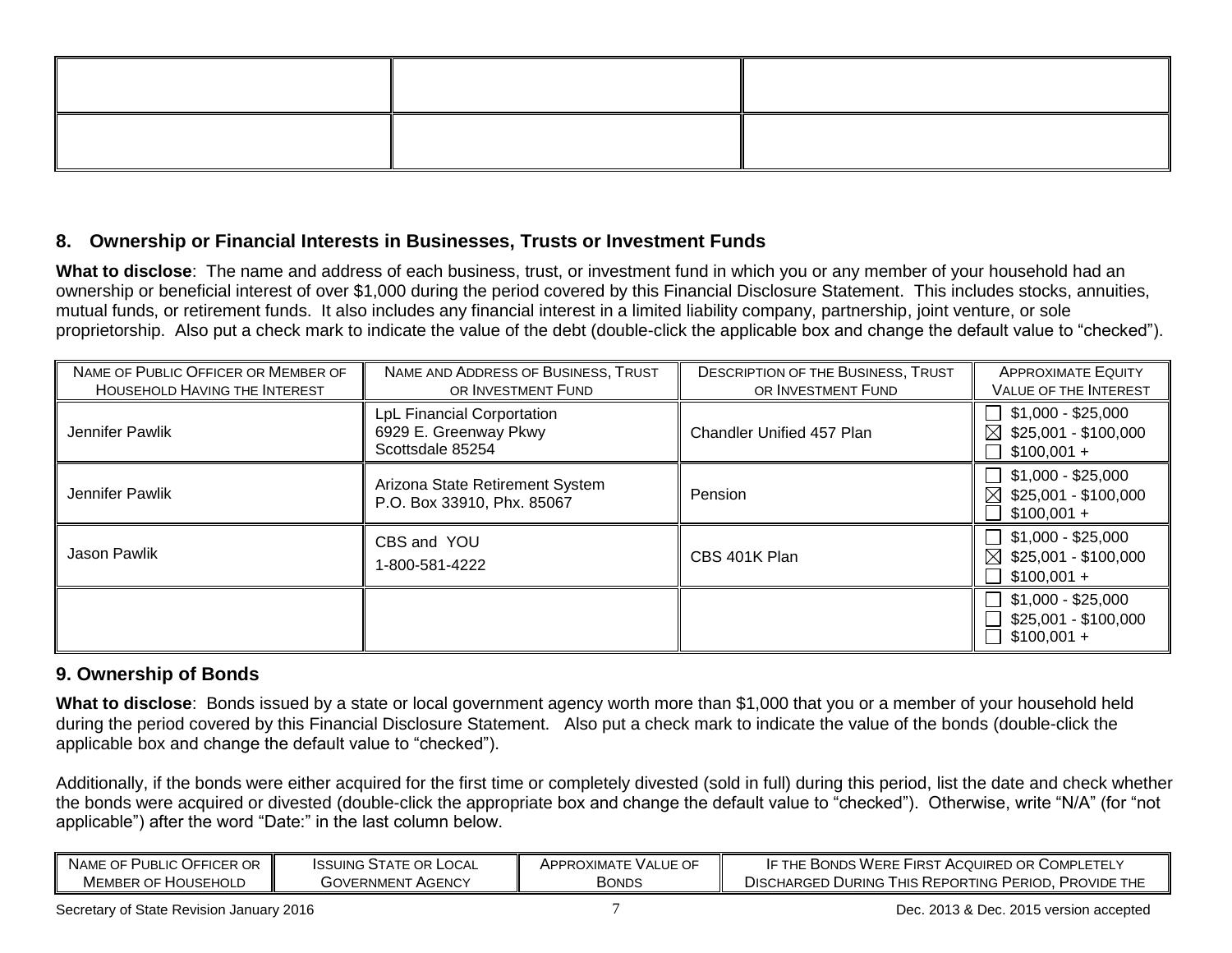| <b>ISSUED BONDS</b>                  |                                      |                             | DATE (MM/DD/YYYY) AND CHECK THE APPROPRIATE BOX |
|--------------------------------------|--------------------------------------|-----------------------------|-------------------------------------------------|
|                                      |                                      | \$1,000 - \$25,000          | Date:                                           |
|                                      | \$25,001 - \$100,000<br>$$100,001 +$ | Acquired<br><b>Divested</b> |                                                 |
|                                      |                                      | \$1,000 - \$25,000          | Date:                                           |
| \$25,001 - \$100,000<br>$$100,001 +$ | Acquired<br>Divested                 |                             |                                                 |
|                                      |                                      | \$1,000 - \$25,000          | Date:                                           |
|                                      | \$25,001 - \$100,000<br>$$100,001 +$ | <b>Divested</b><br>Acquired |                                                 |

#### **10. Real Property Ownership**

**What to disclose:** Arizona real property (land) and improvements which was owned by you or a member of your household during the period covered by this Financial Disclosure Statement, other than your primary residence or property you use for personal recreation. Also describe the property's location (city and state) and approximate size (acreage or square footage), and put a check mark to indicate the approximate value of the land (double-click the applicable box and change the default value to "checked").

Additionally, if the land was either acquired for the first time or completely divested (sold in full) during this period, list the date and check whether the land was acquired or divested (double-click the appropriate box and change the default value to "checked"). Otherwise, write "N/A" (for "not applicable") after the word "Date:" in the last column below.

**You need not disclose:** Your primary residence or property you use for personal recreation.

| NAME OF PUBLIC OFFICER OR<br><b>MEMBER OF HOUSEHOLD</b><br><b>THAT OWNS LAND</b> | <b>LOCATION AND APPROXIMATE</b><br><b>SIZE</b> | <b>APPROXIMATE VALUE OF</b><br>LAND                               | IF THE LAND WAS FIRST ACQUIRED OR COMPLETELY<br><b>DISCHARGED DURING THIS REPORTING PERIOD, PROVIDE THE</b><br>DATE (MM/DD/YYYY) AND CHECK THE APPROPRIATE BOX |
|----------------------------------------------------------------------------------|------------------------------------------------|-------------------------------------------------------------------|----------------------------------------------------------------------------------------------------------------------------------------------------------------|
|                                                                                  |                                                | $\Box$ \$1,000 - \$25,000<br>$$25,001 - $100,000$<br>$$100,001 +$ | Date:<br>Acquired Divested                                                                                                                                     |
|                                                                                  |                                                | $$1,000 - $25,000$<br>$$25,001 - $100,000$<br>$$100,001 +$        | Date:<br>Acquired Divested                                                                                                                                     |
|                                                                                  |                                                | $$1,000 - $25,000$<br>\$25,001 - \$100,000<br>$$100,001 +$        | Date:<br>Acquired   Divested                                                                                                                                   |

# **B. BUSINESS FINANCIAL INTERESTS**

This section requires disclosure of any financial interests of a business owned by you or a member of your household.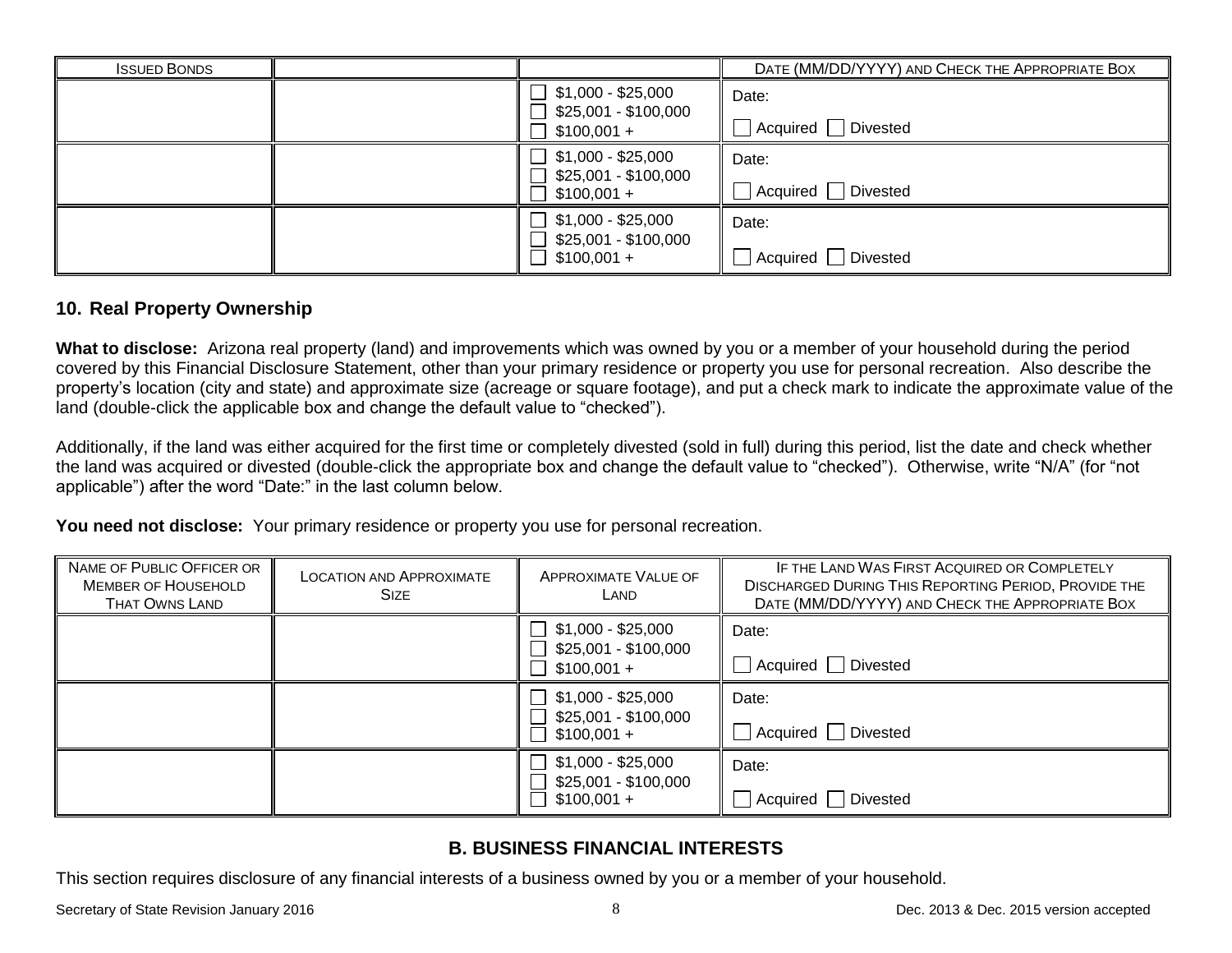## **11. Business Names**

**What to disclose**: The name of any business under which you or any member of your household owns or did business under (in other words, were self-employed) during the period covered by this Financial Disclosure Statement, which include corporations, limited liability companies, partnerships, sole proprietorships and any other business conducted under a trade name.

Also disclose if the named business is controlled or dependent. A business is "controlled" if you or any member of your household (individually or combined) had an ownership interest that amounts to more than 50%. A business is classified as "dependent," on the other hand, if: (1) you or any household member (individually or combined) had an ownership interest that amounts more than 10%; *and* (2) the business received more than \$10,000 from a single source during the period covered by this Financial Disclosure Statement, which amounted to more than 50% of the business' gross income for the period.

If the business was either controlled or dependent, check whether it was controlled or dependent (double-click the appropriate box and change the default value to "checked") in the last column below. If the business was both controlled *and* dependent during the period covered by this Financial Disclosure Statement, check *both* boxes. Otherwise, leave the boxes in the last column below blank.

| NAME OF PUBLIC OFFICER OR MEMBER OF<br><b>HOUSEHOLD OWNING THE BUSINESS</b> | NAME AND ADDRESS OF BUSINESS | CHECK THE APPROPRIATE BOX IF THE BUSINESS IS "CONTROLLED"<br>BY OR "DEPENDENT" ON YOU OR A MEMBER OF YOUR HOUSEHOLD |
|-----------------------------------------------------------------------------|------------------------------|---------------------------------------------------------------------------------------------------------------------|
|                                                                             |                              | Controlled Dependent                                                                                                |
|                                                                             |                              | Controlled Dependent                                                                                                |
|                                                                             |                              | $\Box$ Controlled $\Box$ Dependent                                                                                  |

**Please note**: If a business listed in the foregoing Section 11 was neither "controlled" nor "dependent" during the period covered by this Financial Disclosure Statement, you need not complete the remainder of this Financial Disclosure Statement with respect to that business. If none of the businesses listed in Section 11 were "controlled" or "dependent," you need not complete the remained of this Financial Disclosure Statement.

## **12. Controlled Business Information**

**What to disclose**: The name of each controlled business listed in Section 11 above, and the goods or services provided by the business.

If a single client or customer (person or business) accounts for more than \$10,000 *and* 25% of the business' gross income during the period covered by this Financial Disclosure Statement (a "major client"), describe what the business provided to the major client in the third column. Also, describe the major client's type of business activities in the final column (but if the major client is an individual, write "N/A" for "not applicable" in the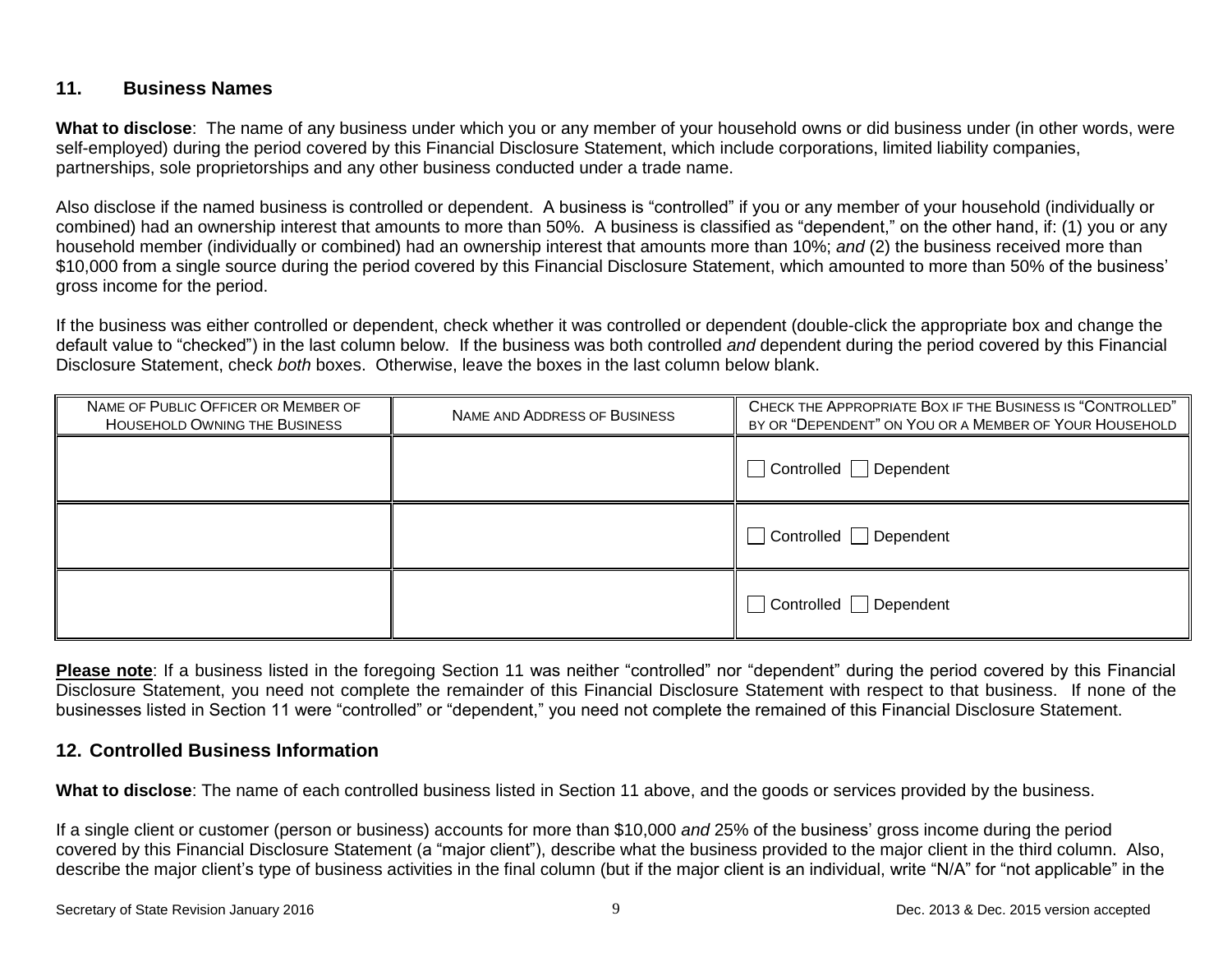final column).

If the business does not have a major client, write "N/A" for "not applicable" in the last two columns.

**You need not disclose:** The name of any major client, or the activities of any major client that is a person.

| THE CONTROLLED BUSINESS | PROVIDES TO ITS MAJOR CUSTOMER | TYPE OF BUSINESS ACTIVITIES OF THE<br><b>MAJOR CUSTOMER</b> |
|-------------------------|--------------------------------|-------------------------------------------------------------|
|                         |                                |                                                             |
|                         |                                |                                                             |
|                         |                                |                                                             |
|                         |                                |                                                             |
|                         |                                |                                                             |
|                         |                                |                                                             |

#### **13. Dependent Business Information**

**What to disclose**: The name of each dependent business listed in Section 11 above, and the goods or services provided by the business.

If a single client or customer (person or business) accounts for more than \$10,000 *and* 25% of the business' gross income during the period covered by this Financial Disclosure Statement (a "major client"), describe what the business provided to the major client in the third column. Also, describe the major client's type of business activities in the final column (but if the major client is an individual, write "N/A" for "not applicable" in the final column).

If the business does not have a major client, write "N/A" for "not applicable" in the last two columns. Likewise, if the dependent business is also a controlled business, disclose the business only in Section 12 above and leave this section blank.

**You need not disclose:** The name of any major client, or the activities of any major client that is a person.

| NAME OF YOUR OF YOUR HOUSEHOLD | GOODS OR SERVICES PROVIDED BY | DESCRIBE WHAT YOUR BUSINESS    | TYPE OF BUSINESS ACTIVITIES OF THE |
|--------------------------------|-------------------------------|--------------------------------|------------------------------------|
| MEMBER'S DEPENDENT BUSINESS    | THE DEPENDENT BUSINESS        | PROVIDES TO ITS MAJOR CUSTOMER | <b>MAJOR CUSTOMER</b>              |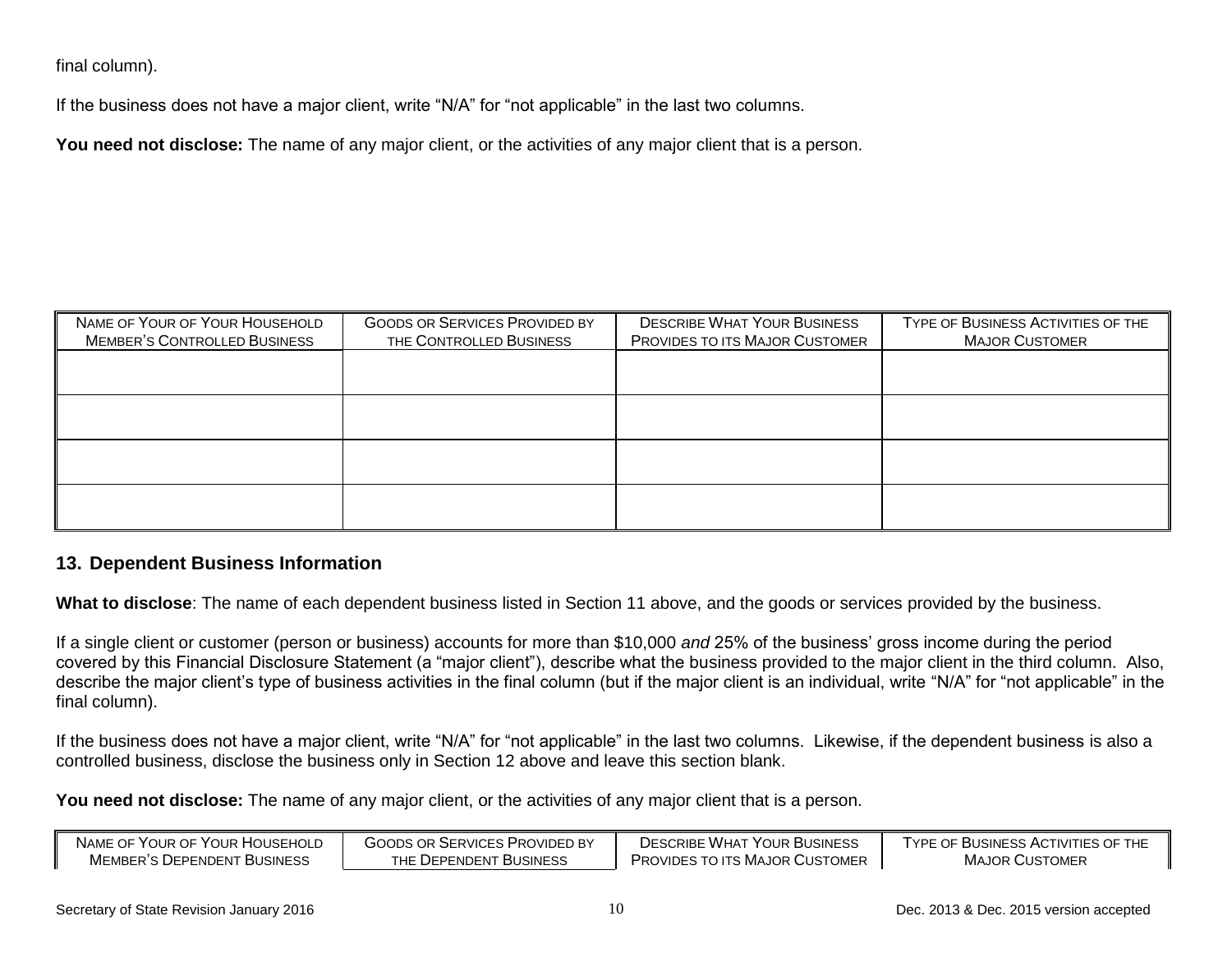## **14. Real Property Owned by a Controlled or Dependent Business**

**What to disclose:** Arizona real property (land) and improvements which was owned by a controlled or dependent business during the period covered by this Financial Disclosure Statement. Also describe the property's location (city and state) and approximate size (acreage or square footage), and put a check mark to indicate the approximate value of the land (double-click the applicable box and change the default value to "checked"). If the business is one that deals in real property and improvements, check the box that corresponds to the aggregate value of all parcels held by the business during the period covered by this Financial Disclosure Statement.

Additionally, if the land was either acquired for the first time or completely divested (sold in full) during this period, list the date and check whether the land was acquired or divested (double-click the appropriate box and change the default value to "checked"). Otherwise, write "N/A" (for "not applicable") after the word "Date:" in the last column below.

| NAME OF CONTROLLED OR<br><b>DEPENDENT BUSINESS THAT</b><br>OWNS LAND | <b>LOCATION AND APPROXIMATE</b><br><b>SIZE</b> | <b>APPROXIMATE VALUE OF</b><br>LAND                        | IF THE LAND WAS FIRST ACQUIRED OR COMPLETELY<br><b>DISCHARGED DURING THIS REPORTING PERIOD, PROVIDE THE</b><br>DATE (MM/DD/YYYY) AND CHECK THE APPROPRIATE BOX |
|----------------------------------------------------------------------|------------------------------------------------|------------------------------------------------------------|----------------------------------------------------------------------------------------------------------------------------------------------------------------|
|                                                                      |                                                | $$1,000 - $25,000$<br>$$25,001 - $100,000$<br>$$100,001 +$ | Date:<br>Acquired   Divested                                                                                                                                   |
|                                                                      |                                                | $$1,000 - $25,000$<br>\$25,001 - \$100,000<br>$$100,001 +$ | Date:<br>Acquired   Divested                                                                                                                                   |
|                                                                      |                                                | $$1,000 - $25,000$<br>\$25,001 - \$100,000<br>$$100,001 +$ | Date:<br>Acquired Divested                                                                                                                                     |

## **15. Controlled or Dependent Business' Creditors**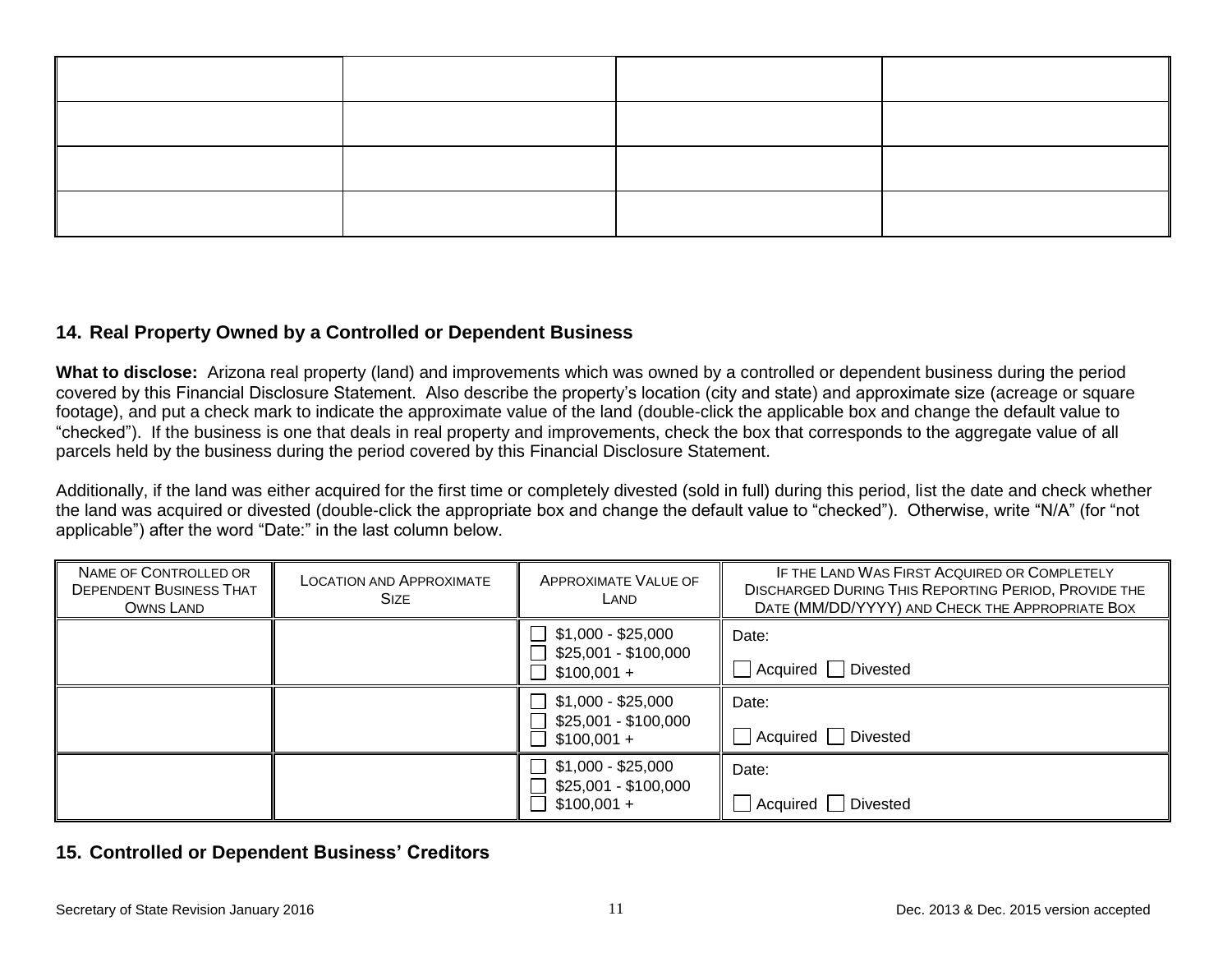**What to disclose**: The name and address of each creditor to which a controlled or dependent business owed more than \$10,000, if that amount was also more than 30% of the business' total indebtedness at any time during the period covered by this Financial Disclosure Statement ("qualifying business debt").

Additionally, if the qualifying business debt was either incurred for the first time or completely discharged (paid in full) during this period, list the date and check whether it was incurred or discharged (double-click the box and change the default value to "checked"). Otherwise, write "N/A" (for "not applicable") after the word "Date:" in the last column below.

**You need not disclose:** Debts owed by a business other than a controlled or dependent business.

| NAME OF CONTROLLED OR DEPENDENT<br><b>BUSINESS OWING THE QUALIFYING DEBT</b> | NAME AND ADDRESS OF CREDITOR (OR PERSON<br>TO WHOM PAYMENTS ARE MADE) | IF THE DEBT WAS FIRST INCURRED OR COMPLETELY<br>DISCHARGED DURING THIS REPORTING PERIOD, PROVIDE THE<br>DATE (MM/DD/YYYY) AND CHECK THE APPROPRIATE BOX |
|------------------------------------------------------------------------------|-----------------------------------------------------------------------|---------------------------------------------------------------------------------------------------------------------------------------------------------|
|                                                                              |                                                                       | Date:                                                                                                                                                   |
|                                                                              |                                                                       | $\Box$ Incurred $\Box$ Discharged                                                                                                                       |
|                                                                              |                                                                       | Date:                                                                                                                                                   |
|                                                                              |                                                                       | $\Box$ Incurred $\Box$ Discharged                                                                                                                       |
|                                                                              |                                                                       | Date:                                                                                                                                                   |
|                                                                              |                                                                       | $\Box$ Incurred $\Box$ Discharged                                                                                                                       |

#### **16. Controlled or Dependent Business' Debtors**

**What to disclose**: The name of each debtor who owed more than \$10,000 to a controlled or dependent business, if that amount was also more than 30% of the total indebtedness owed to the controlled or dependent business at any time during the period covered by this Financial Disclosure Statement ("qualifying business debt"). Also disclose the approximate value of the debt by financial category (double-click the applicable box and change the default value to "checked").

Additionally, if the qualifying business debt was either incurred for the first time or completely discharged (paid in full) during this period, list the date and check whether it was incurred or discharged (double-click the box and change the default value to "checked"). Otherwise, write "N/A" (for "not applicable") after the word "Date:" in the last column below.

**You need not disclose:** Debts owed to a business other than a controlled or dependent business.